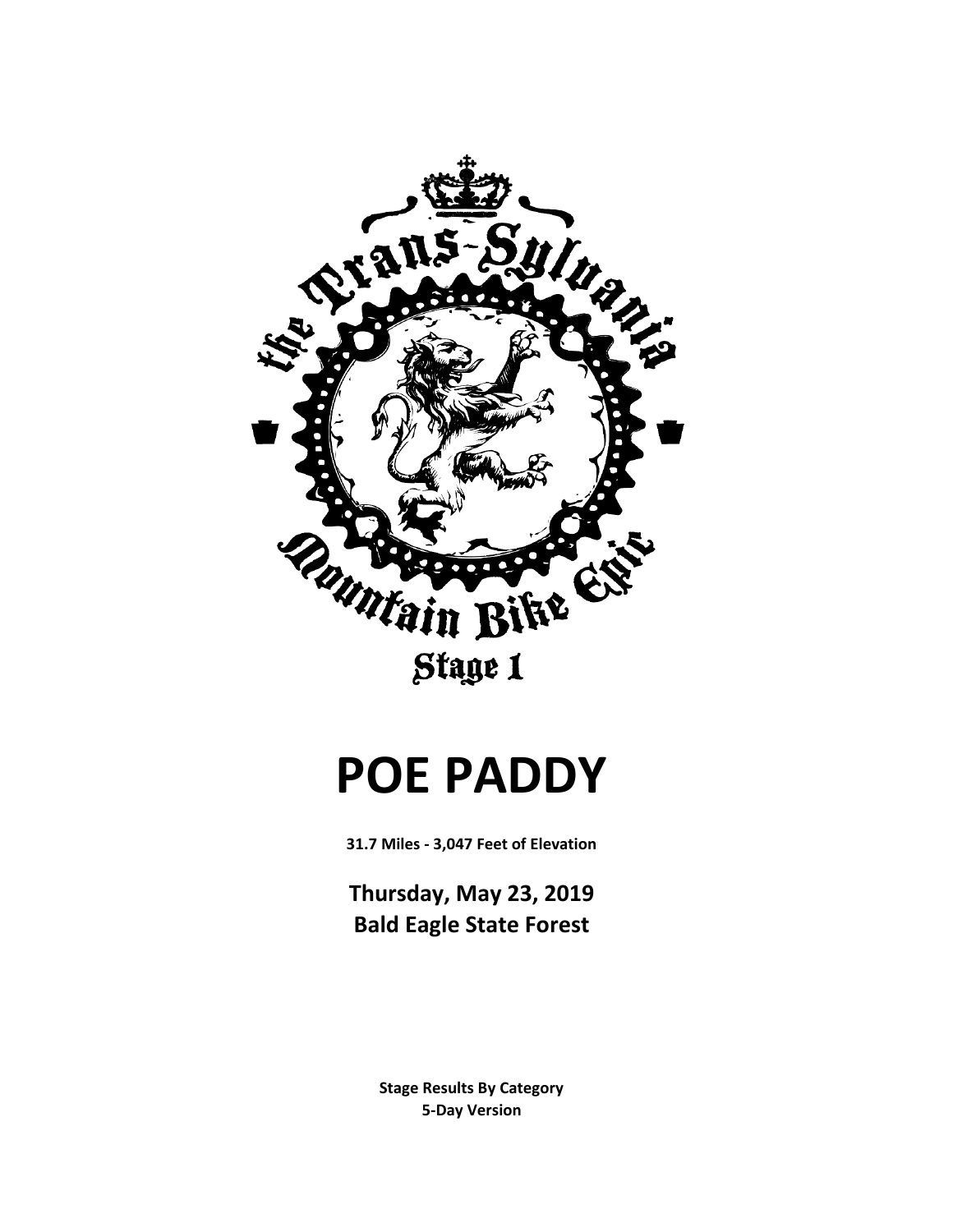# **OPEN MEN**

| <b>RANK</b>    | <b>BIB</b>     | <b>NAME</b>             | TIME        | <b>AGE</b> | <b>CITY, STATE</b>         |
|----------------|----------------|-------------------------|-------------|------------|----------------------------|
| 1              | $\mathbf{1}$   | <b>JEREMIAH BISHOP</b>  | 02:08:54.26 | 43         | <b>HARRISONBURG, VA</b>    |
| $\overline{2}$ | 38             | <b>BRYAN LEWIS</b>      | 02:08:54.38 | 28         | <b>CHARLOTTESVILLE, VA</b> |
| 3              | $\overline{2}$ | <b>KERRY WERNER JR.</b> | 02:09:21.98 | 28         | <b>BIRDSBORO, PA</b>       |
| 4              | 6              | <b>JOHN PETRYLAK</b>    | 02:13:40.43 | 40         | PALMYRA, VA                |
| 5              | 19             | <b>JAMIE BABCOCK</b>    | 02:24:38.17 | 30         | AIKEN, SC                  |
| 6              | 8              | <b>JEFF RUPNOW</b>      | 02:25:38.66 | 43         | <b>COLUMBUS, OH</b>        |
| 7              | 16             | <b>CODY PHILLIPS</b>    | 02:26:05.56 | 25         | <b>BANNER ELK, NC</b>      |
| 8              | 5              | <b>LUKE HLAVENKA</b>    | 02:26:36.16 | 27         | <b>CANADA</b>              |
| 9              | 10             | <b>ANDREW DUENSING</b>  | 02:28:59.04 | 27         | <b>DANVILLE, CA</b>        |
| 10             | 20             | <b>NOAH FLAXMAN</b>     | 02:31:43.50 | 22         | <b>MCLEAN, VA</b>          |
| 11             | 4              | <b>CHUCK BOYER</b>      | 02:37:25.82 | 39         | <b>EAST PALESTINE, OH</b>  |
| 12             | 15             | <b>OWEN BRENNEMAN</b>   | 02:47:31.19 | 17         | YORK, PA                   |
| 13             | 18             | <b>SIMON TREMBLAY</b>   | 02:48:09.67 | 39         | <b>CANADA</b>              |
| 14             | 3              | <b>THOMAS TURZA</b>     | 03:01:51.50 | 39         | <b>SOUND BEACH, NY</b>     |
| 15             | 9              | <b>JORDI FERNANDEZ</b>  | 03:04:31.55 | 38         | <b>SPAIN</b>               |
| 16             | 14             | <b>JOSEPH LACINY</b>    | 03:08:51.50 | 24         | <b>BALTIMORE, MD</b>       |
| 17             | $\overline{ }$ | <b>ZACH ADAMS</b>       | 03:19:35.08 | 29         | DAVIS, WV                  |
| 18             | 11             | <b>IVAN BONNIN</b>      | 03:20:52.42 | 48         | <b>SPAIN</b>               |
| 19             | 12             | <b>MANUEL LETELIER</b>  | 03:20:53.12 | 38         | <b>SPAIN</b>               |

# **OPEN WOMEN**

| <b>RANK</b>    | <b>BIB</b> | <b>NAME</b>                | <b>TIME</b> | <b>AGE</b> | <b>CITY, STATE</b>         |
|----------------|------------|----------------------------|-------------|------------|----------------------------|
| 1              | 26         | <b>CARLA WILLIAMS</b>      | 02:28:36.64 | 32         | <b>ROANOKE, VA</b>         |
| $\overline{2}$ | 36         | <b>MARLEE DIXON</b>        | 02:39:43.40 | 38         | <b>FAIRPLAY, CO</b>        |
| 3              | 37         | <b>JULIA THUMEL</b>        | 02:40:36.78 | 27         | <b>SEVERNA PARK, MD</b>    |
| $\overline{4}$ | 28         | <b>BRITT MASON</b>         | 02:41:18.75 | 33         | <b>ELLICOTT CITY, MD</b>   |
| 5              | 34         | <b>BRYNA BLANCHARD</b>     | 02:43:35.86 | 46         | <b>EAST GREENBUSH, NY</b>  |
| 6              | 32         | <b>AMELIA CAPUANO</b>      | 02:44:59.43 | 32         | <b>BOILING SPRINGS, PA</b> |
| 7              | 29         | <b>EMILY WERNER</b>        | 02:49:31.70 | 29         | <b>ADVANCE, NC</b>         |
| 8              | 27         | <b>JEN TILLMAN</b>         | 02:52:52.12 | 43         | <b>ELLICOTT CITY, MD</b>   |
| 9              | 30         | <b>MIKI RAZO</b>           | 02:57:40.08 | 30         | TRYON, NC                  |
| 10             | 31         | <b>REBECCA LEWANDOWSKI</b> | 02:58:57.67 | 31         | <b>ELKTON, MD</b>          |
| 11             | 35         | <b>ELIZABETH LEE</b>       | 03:26:21.35 | 35         | <b>GREENVILLE, SC</b>      |
| 12             | 33         | <b>CORIANNE KOCAREK</b>    | 03:44:10.96 | 33         | <b>NORTH CANTON, OH</b>    |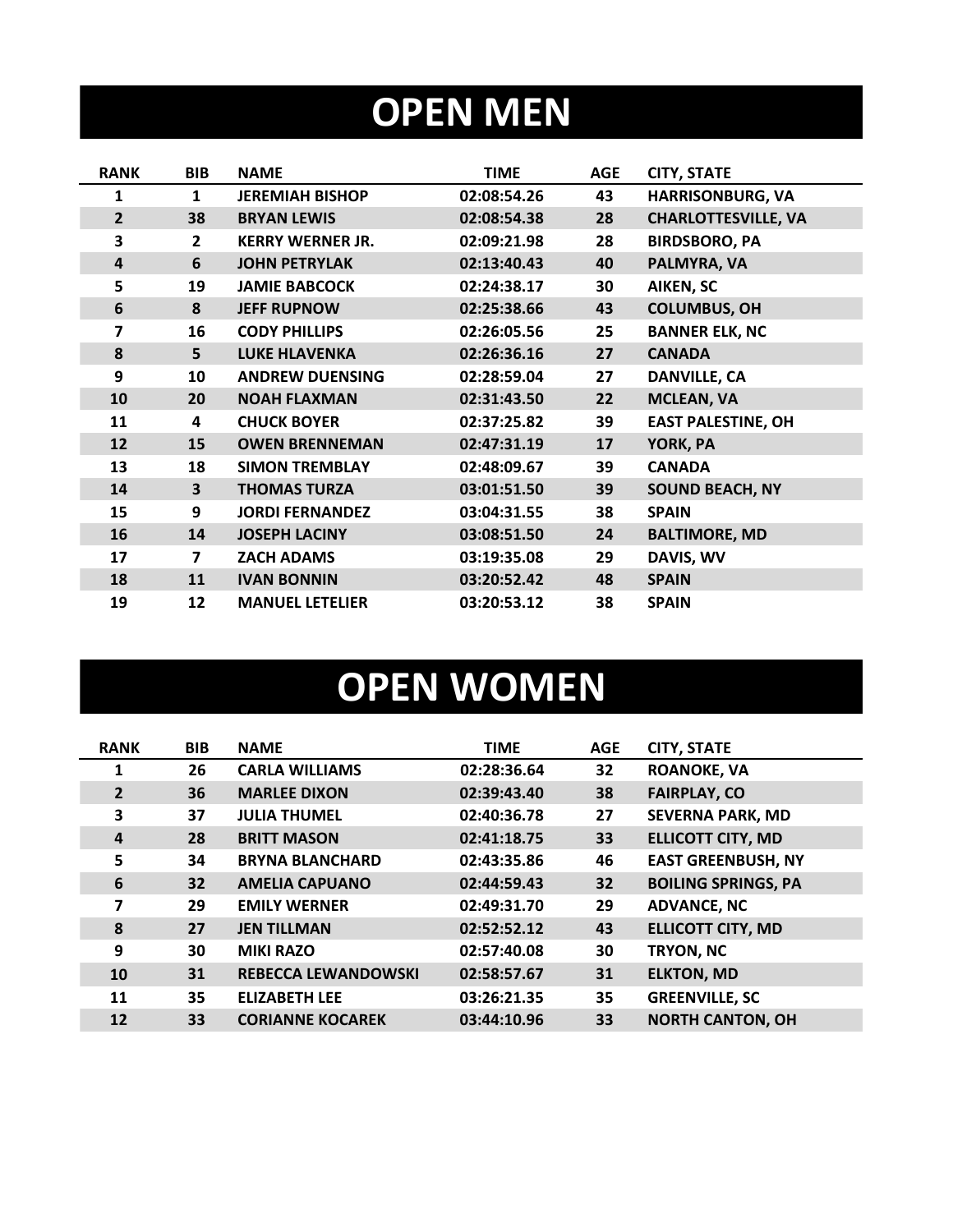### **MEN 40-49**

| <b>RANK</b>    | <b>BIB</b> | <b>NAME</b>                | <b>TIME</b> | <b>AGE</b> | <b>CITY, STATE</b>            |
|----------------|------------|----------------------------|-------------|------------|-------------------------------|
| 1              | 40         | <b>MIKE MONTALBANO</b>     | 02:18:38.54 | 49         | <b>HEWITT, NJ</b>             |
| $\overline{2}$ | 47         | <b>BRIAN HUGHES</b>        | 02:28:39.55 | 42         | <b>EASTON, MA</b>             |
| 3              | 43         | <b>ROB CAMPBELL</b>        | 02:30:10.18 | 48         | <b>KENSINGTON, MD</b>         |
| 4              | 42         | <b>MATTHEW KESECKER</b>    | 02:40:32.81 | 41         | <b>CULPEPER, VA</b>           |
| 5              | 48         | <b>BEVIN REITH</b>         | 02:40:41.21 | 45         | <b>CANADA</b>                 |
| 6              | 55         | <b>KEITH RENFROE</b>       | 02:56:39.34 | 43         | <b>ATLANTIC HIGHLANDS, NJ</b> |
| 7              | 56         | <b>TIM SNOW</b>            | 03:01:18.56 | 44         | <b>SOUTH EASTON, MA</b>       |
| 8              | 44         | <b>CHRIS MICELI</b>        | 03:10:55.52 | 46         | <b>ALIQUIPPA, PA</b>          |
| 9              | 51         | <b>ERNESTO RUBIO LOPEZ</b> | 03:11:53.31 | 49         | <b>SPAIN</b>                  |
| 10             | 52         | <b>PEP LLECHA ESTEVE</b>   | 03:20:19.21 | 47         | <b>SPAIN</b>                  |
| 11             | 45         | <b>LEVI THORNTON</b>       | 03:29:30.02 | 41         | <b>FREDERICKSBURG, VA</b>     |
| 12             | 54         | <b>RUSSELL DOCKERY</b>     | 03:34:36.04 | 46         | <b>KOKOMO, IN</b>             |
| 13             | 46         | <b>SCOTT BALLAY</b>        | 04:01:21.44 | 48         | <b>SACRAMENTO, PA</b>         |
| 14             | 49         | <b>JEAN LANDRY</b>         | 05:01:21.44 | 48         | <b>CANADA</b>                 |

### **MEN 50-59**

| <b>RANK</b>    | <b>BIB</b> | <b>NAME</b>              | <b>TIME</b> | <b>AGE</b> | <b>CITY, STATE</b>      |
|----------------|------------|--------------------------|-------------|------------|-------------------------|
| 1              | 70         | <b>JOHN KUHN</b>         | 02:30:26.19 | 52         | <b>SUMMIT, NJ</b>       |
| $\overline{2}$ | 76         | <b>ANDY AUGUST</b>       | 02:32:54.30 | 54         | PITTSFORD, NY           |
| 3              | 69         | <b>AARON (AJ) MOONEY</b> | 02:34:01.62 | 50         | <b>ROCHESTER, NY</b>    |
| 4              | 68         | <b>ROLF RIMROTT</b>      | 02:39:00.17 | 50         | <b>VALLEY FORGE, PA</b> |
| 5              | 72         | <b>RICH DILLEN</b>       | 02:39:57.97 | 50         | <b>CHARLOTTE, NC</b>    |
| 6              | 71         | <b>DON SEIB</b>          | 02:42:28.43 | 56         | <b>BRYANT POND, ME</b>  |
| 7              | 62         | <b>GARY SWAYZE</b>       | 02:43:11.56 | 57         | <b>CANADA</b>           |
| 8              | 60         | <b>DAVID STACEY</b>      | 02:45:08.38 | 52         | <b>HAVERHILL, MA</b>    |
| 9              | 150        | <b>JIM MILLER</b>        | 03:04:08.07 | 59         | <b>BALTIMORE MD</b>     |
| 10             | 65         | <b>CHRIS MERRIAM</b>     | 03:05:53.78 | 53         | <b>WASHINGTON DC</b>    |
| 11             | 67         | <b>JOHNNY YEAMAN</b>     | 03:06:52.02 | 52         | <b>CANADA</b>           |
| 12             | 77         | <b>CARROLL THUMEL</b>    | 03:10:54.12 | 59         | <b>SEVERNA PARK, MD</b> |
| 13             | 75         | <b>JEFF NINER</b>        | 03:32:02.40 | 62         | <b>ALEXANDRIA, VA</b>   |
| 14             | 74         | <b>MARTIN ROY</b>        | 03:41:37.76 | 56         | <b>CANADA</b>           |
| 15             | 64         | <b>GREGG EDELSTEIN</b>   | 03:59:43.56 | 52         | <b>NEWTON, MA</b>       |
| 16             | 66         | <b>SVEN MIGOT</b>        | 04:07:43.61 | 53         | <b>WESTFIELD, NJ</b>    |
| 17             | 73         | <b>KEVIN KNIGHT</b>      | 04:32:02.40 | 66         | <b>CANADA</b>           |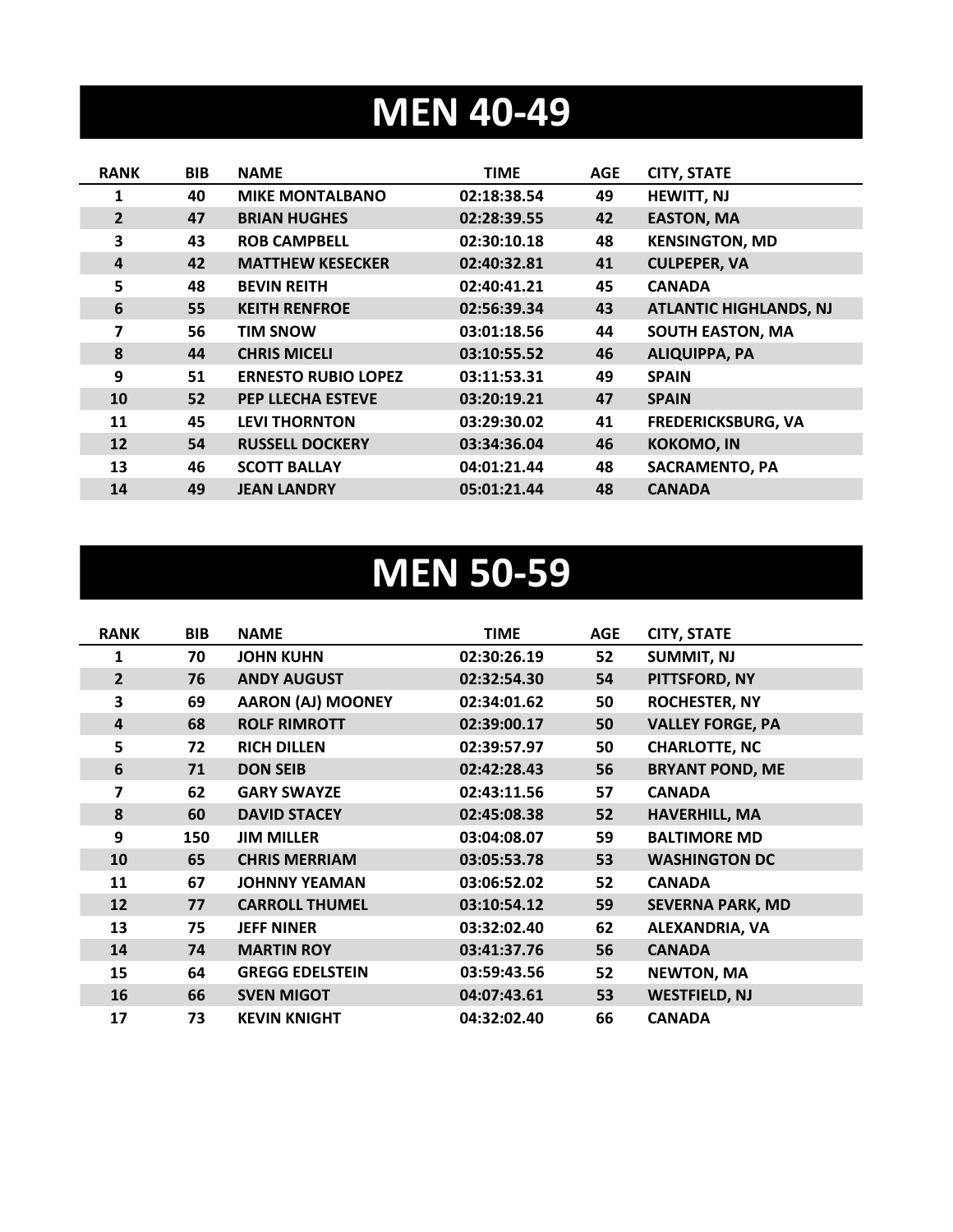# **WOMEN 40+**

| <b>RANK</b> | BIB | <b>NAME</b>              | TIME        |    | AGE CITY. STATE    |
|-------------|-----|--------------------------|-------------|----|--------------------|
|             | 98  | <b>LAUREN COSTANTINI</b> | 03:11:05.58 | 49 | <b>BOULDER. CO</b> |
|             | 99  | <b>MONICA WOLF</b>       | 04:11:05.58 | 51 | <b>CANADA</b>      |

### **CLYDESDALE**

| <b>RANK</b> | <b>BIB</b> | <b>NAME</b>         | TIME        | AGE | <b>CITY, STATE</b>     |
|-------------|------------|---------------------|-------------|-----|------------------------|
|             | 91         | <b>TODD HAIG</b>    | 03:34:01.56 | 51  | WESTVILLE, NJ          |
|             | 92         | <b>JOHN DURKIN</b>  | 03:43:17.72 | 51  | <b>BARRINGTON, NJ</b>  |
|             | 90         | <b>CHRIS BALLAY</b> | 04:18:03.80 | 50  | <b>CHERRY HILL, NJ</b> |

# **SINGLE SPEED**

| <b>RANK</b>    | <b>BIB</b> | <b>NAME</b>            | <b>TIME</b> | <b>AGE</b> | <b>CITY, STATE</b>      |
|----------------|------------|------------------------|-------------|------------|-------------------------|
| 1              | 83         | <b>MARTIN SCHLEEDE</b> | 02:30:04.81 | 34         | <b>RUBY, NY</b>         |
| $\overline{2}$ | 84         | <b>ADIN MAYNARD</b>    | 02:33:13.51 | 38         | <b>NORTHAMPTON, MA</b>  |
| 3              | 85         | <b>CHRIS LANE</b>      | 02:33:42.85 | 36         | <b>BALTIMORE, MD</b>    |
| 4              | 86         | <b>JOE WORBOY</b>      | 02:35:39.85 | 45         | <b>LEWIS CENTER, OH</b> |
| 5              | 87         | <b>ELI ORTH</b>        | 02:38:06.04 | 46         | <b>CINCINNATI, OH</b>   |
| 6              | 88         | <b>KENNY KOCAREK</b>   | 02:39:55.06 | 38         | <b>CANTON, OH</b>       |
| 7              | 81         | <b>JAMES ALLEN</b>     | 02:52:30.30 | 39         | <b>NORWICH, VT</b>      |
| 8              | 82         | <b>SCOTT RATH</b>      | 03:02:08.07 | 46         | <b>MILLER PLACE, NY</b> |
| 9              | 41         | <b>JEFFREY BROWN</b>   | 03:05:53.45 | 46         | <b>ROANOKE, VA</b>      |
| 10             | 80         | <b>DANIEL FAUSEY</b>   | 03:34:29.89 | 45         | <b>COLUMBUS, OH</b>     |